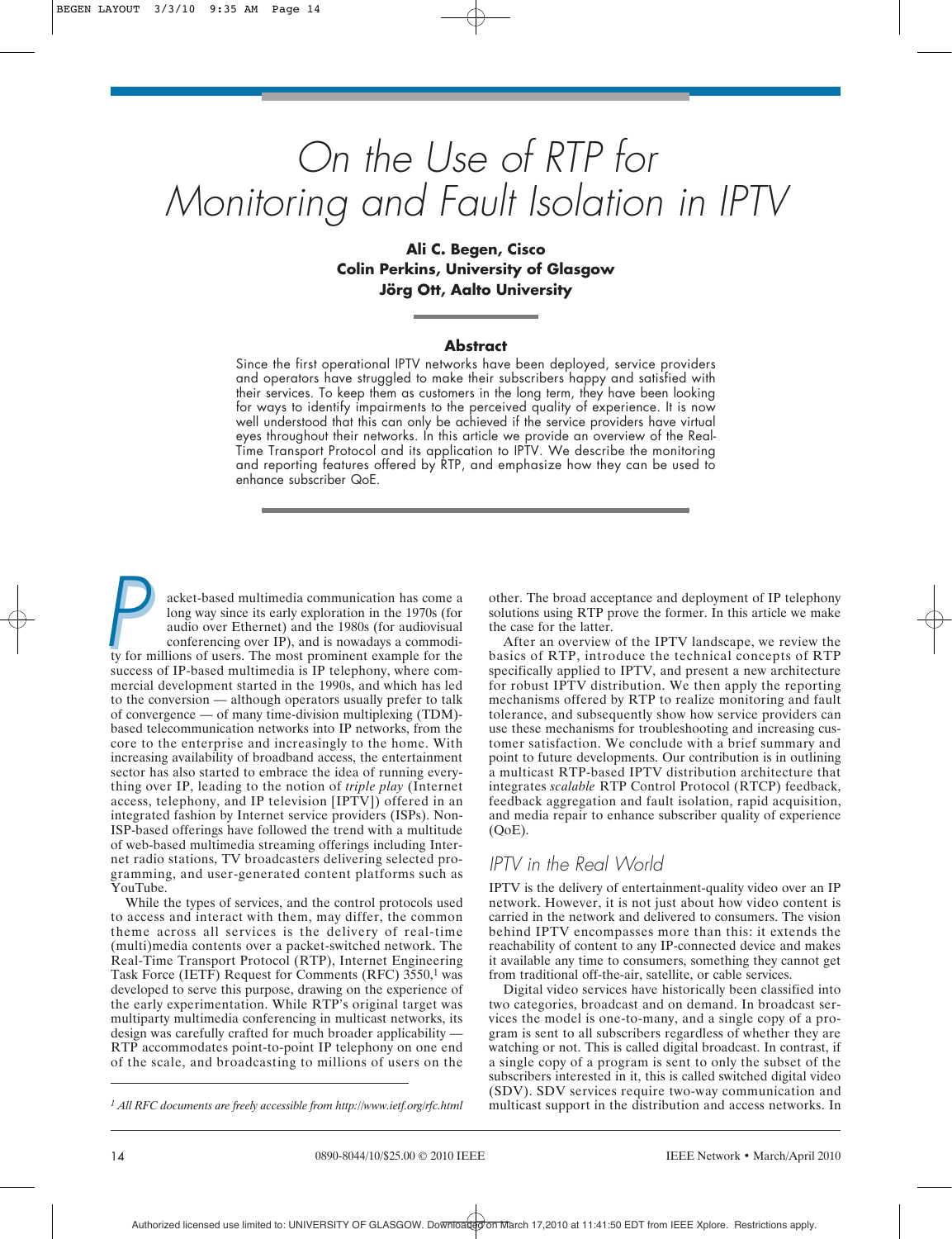

Figure 1. *IPTV distribution.*

on-demand services, where the model is one to one, a single copy of a program is sent to a single subscriber who controls the streaming interactively.

Historically, off-the-air and satellite providers have been able to provide only digital broadcast services, although more recently satellite providers are mimicking on-demand services using residential broadband connections. On the other hand, cable providers have been a big promoter for on-demand services and are starting to support SDV at larger scales to satisfy the increasing bandwidth demand for on-demand services.

In addition to these managed digital broadcast and ondemand services, a new service, unmanaged over-the-top (OTT) video, is emerging. In this service content owners, resellers, and distributors use consumers' broadband connections to deliver content on demand. The content may be sourced from one or more servers, as part of a content delivery network (CDN), or from other consumers via peer-to-peer connections. However, any abnormalities in the consumer's connection reveal themselves in this service as it runs on top of the best effort Internet without any special treatment from ISPs. Thus, packet loss, delay, and jitter must be dealt with to keep the QoE at a satisfactory level.

Unlike OTT services, IPTV is a managed service where the provider guarantees to meet certain QoE constraints. From a distribution viewpoint, it is similar to an SDV service, and uses IP multicast for efficient distribution. The subscriber's IP set-top box (STB) joins the respective multicast session(s) to receive the stream(s) only for the channel in which the subscriber is interested. For on-demand services, the IP STB establishes a unicast session with a content server inside the provider's network.

#### Content Acquisition and Distribution

Before content can be distributed, it must be captured and acquired. Production studios are often responsible for this service and carry the contribution video in uncompressed form (or using lossless compression), requiring very high-speed links. Following contribution, content is delivered to service providers, typically using satellites, fiber, or off the air after lightweight compression. This is called primary distribution. In

the service provider network, super headends (SHEs) ingest the national-level content and deliver it to video hub offices (VHOs) (regional headends) over a core IP/multiprotocol label switching (MPLS) network. VHOs aggregate national, regional, and local content with on-demand services, and are connected to video switching offices (VSOs) over metro aggregation networks. VSOs distribute content to the customer premises over access networks — cable (e.g., hybrid fiber coax [HFC]), metro Ethernet, fiber, and digital subscriber line (DSL) technologies. This is called secondary distribution. Since access networks have lower link capacity, further compression is applied, resulting in bit rates of 2–4 Mb/s for standard-definition and 6–20 Mb/s for high-definition content. Figure 1 shows a typical distribution network. While IPTV is currently being rolled out predominantly by wireline providers, it is naturally agnostic to the layers below IP. We expect to see IPTV deployments from fiber and cable providers in the near future.

Due to the nature of the IPTV streams in core and aggregation networks, the on-time delivery performance for IPTV packets in these networks must be almost perfect. A number of technologies are available to service providers to engineer networks that meet the required service-level agreements, including differentiated services (RFC 2475) and integrated services (RFC 1633). However, packet loss can still occur due to network reconvergence events (link or node failures or recovery) or lower-layer errors. Service providers, depending on the nature of their networks, may address these issues through various technologies such as fast IP convergence, MPLS traffic engineering fast reroute, and multicast only fast reroute, or loss recovery approaches such as spatial or temporal redundancy, forward error correction (FEC), and retransmission [1, 2].

IPTV service providers strive to deliver every packet intact and on time to subscribers; however, they often have almost no control over the networks their subscribers run in their homes. Some might be running wired, wireless, or both, while some others might use power-line connections. There are several complications that may occur due to poor wiring, interference from external noise sources or other nearby transceivers,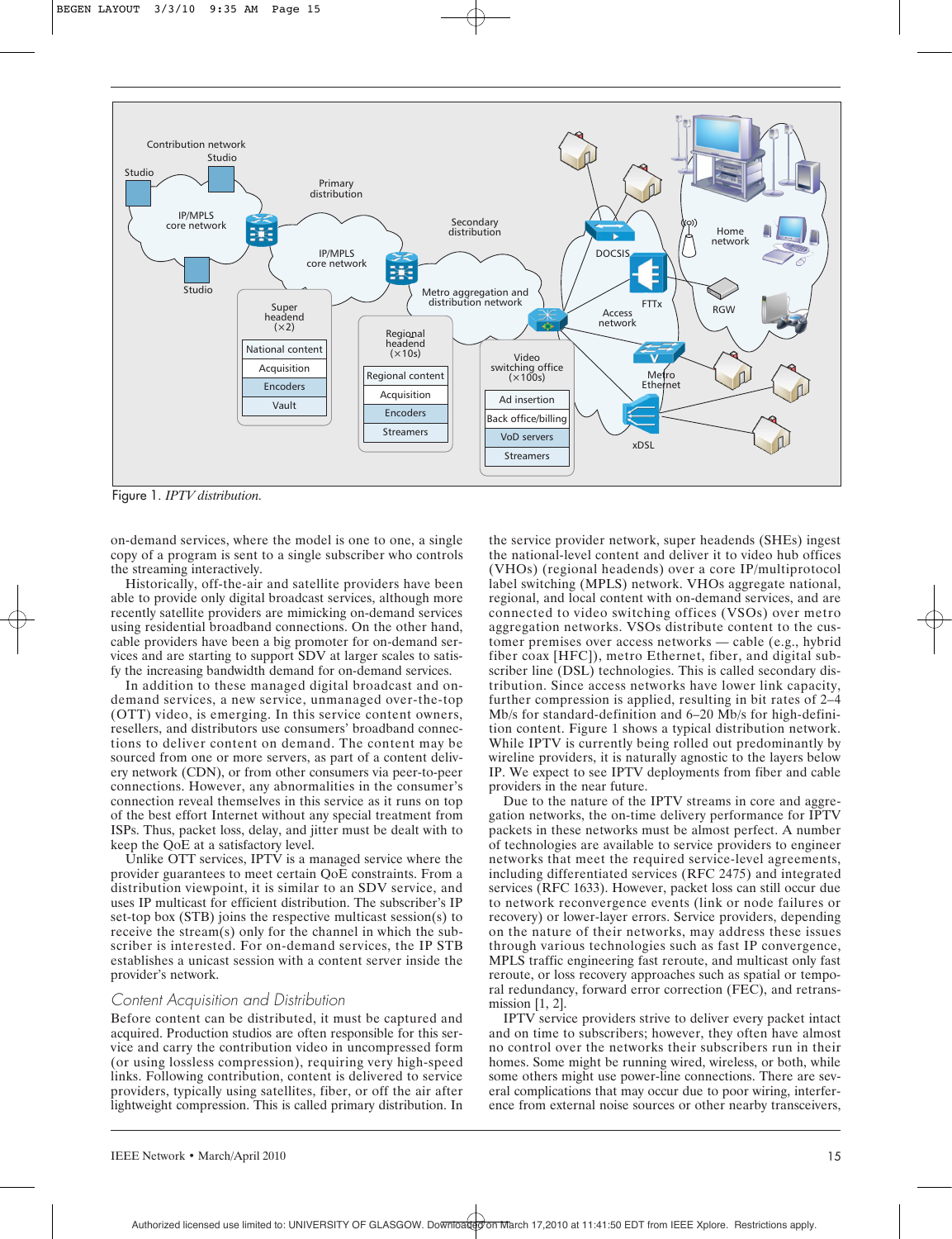

Figure 2. *Taxonomy of TV distribution architectures and protocols.*

and devices themselves. Often, such complications will hamper the video transmission, significantly degrading QoE. In this relatively unmanaged environment it is challenging for the service provider to identify and pinpoint problems. Yet, as we discuss later, with well engineered tools, the service provider may gain visibility into subscriber premises to diagnose such problems.

## IPTV Delivery Architecture and RTP

The distribution models described previously can be categorized as shown in Fig. 2. Considering converged networks, using IP as a substrate, OTT and on-demand services have tended to adopt an architecture derived from Web protocols, streaming either directly over HTTP or via the Real-Time Streaming Protocol (RFC 2326), running media and control over a TCP connection to ease Network Address Translation (NAT) traversal. In contrast, IPTV systems — which are our focus — have tended to adopt multicast UDP-based media transport, with a separate unicast control channel, for scalability, with direct involvement from ISPs in service management.

The high-level architecture of an IPTV system is designed to support large numbers of receivers. It comprises a sourcespecific multicast (SSM) session for each channel, with receivers joining multicast sessions for the channels in which they are interested. A separate unicast signaling protocol carefully designed for scalability — conveys reception quality reports and provides an electronic program guide, interactive services, and other feedback. The use of IP multicast rather than an application-layer overlay (whether peer-to-peer or a content distribution network) is desirable to ensure low-latency routing that can be integrated with network quality of service (QoS) mechanisms and managed by the network operator, and to provide resilience to receiver churn.2

The naïve choice for media transport in such a network is to map the MPEG2 Transport Stream (MPEG2-TS) containing the content directly onto a sequence of UDP datagrams for delivery via the multicast session. This is a relatively small conceptual change from traditional distribution models, which reduces the barrier to entry and has proven attractive to many operators. Especially, traditional video dissemination channels and well-provisioned QoS-controlled IP networks appear

quite similar from a distance. However, we argue that MPEG2-TS over UDP provides extremely suboptimal performance, since MPEG2-TS was not designed or optimized for IP networks. Significant benefits can be achieved by adopting a transport, such as RTP, which was designed for use in an IP environment.

#### The RTP Framework

The RTP framework is an Internet standard published by the IETF in July 2003. It has seen global deployment in the voiceover-IP (VoIP) and telephony markets as an essential component of the Third Generation Partnership Project IP multimedia subsystem (3GPP IMS) and many enterprise VoIP systems, but there is nothing in the protocol that is VoIP-specific. Indeed, RTP evolved from multicast conferencing experiments in the early 1990s [3] and was explicitly designed for multimedia applications where scalable *group communication* was a requirement. As a result, it is well suited to IPTV.

RTP comprises a data transfer protocol and an associated RTP Control Protocol (RTCP), augmented by various extensions, profiles, and media payload formats. The data transfer protocol identifies the media synchronization source (SSRC) and any contributing sources, and the type of payload data, and provides sequence numbers and timestamps to allow receivers to detect packet loss and recover media timing. RTCP conveys source description data, reception quality reports, codec control back-channel messages, and timing information to provide interstream synchronization.

Media data are encapsulated in RTP using *payload formats*. These specify how a (continuous) media stream is broken down into discrete units and how these are spread across packets. The packetization should ensure that, since IP packets may be lost, the generated packets are independently decodable; that is, packet *N* does not depend on the reception of packet  $N - 1$ , or that any such dependencies are identified and minimized through appropriate framing. Depending on the codec used, an additional payload-specific header may be included in RTP packets for this purpose, for example, to repeat essential metadata in every packet for robustness (several standard payload formats include FEC within the media stream; and the IETF FECFRAME Working Group is currently developing additional FEC schemes). Furthermore, the packetization shall avoid IPlayer fragmentation to minimize the risk and impact of loss. RTP derives much performance from this intelligent use of application-level framing.

There are mappings to run RTP over UDP and TCP. For

*<sup>2</sup> Peer-to-peer (P2P) IPTV distribution is a rapidly evolving area with few standards, and fewer well-known best practices. A comprehensive review of this area is outside the scope of this article.*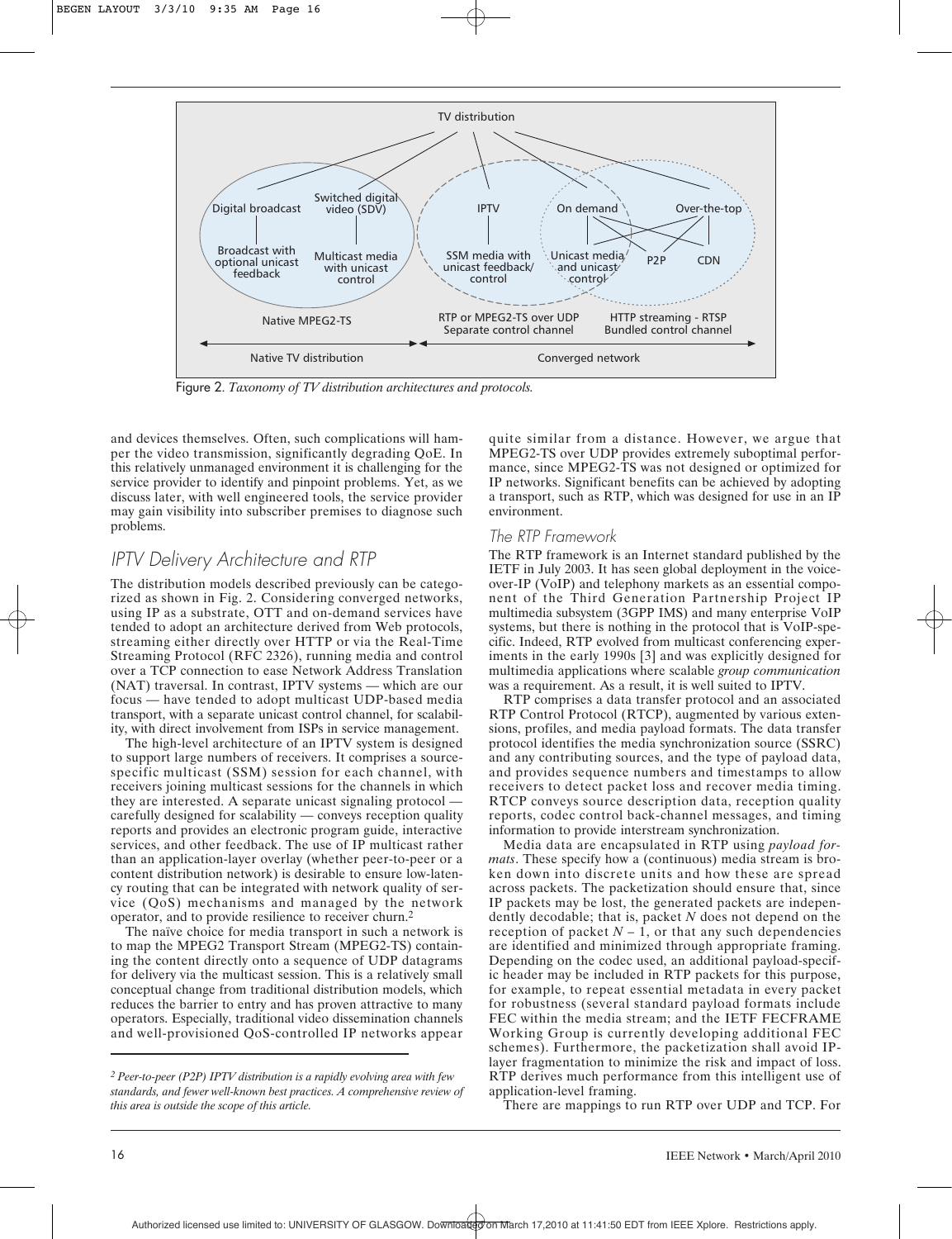

**Figure 3.** *Network topology view of the RTP-based IPTV distribution architecture.*

IPTV deployments, RTP over UDP is appropriate, since it allows the use of IP multicast. An RTP session is usually created for each type of media, and each session runs on its own UDP port (i.e., audio and video are sent as separate sessions, on different ports, with individually tailored FEC, synchronized using RTCP).3 RTCP traffic generally runs on a separate port from the media, although a recent extension (RFC 5761) allows them to be multiplexed on the same port.

By default, RTP assumes a back channel that distributes RTCP packets to all session participants. An extension to support SSM sessions was recently published (RFC 5760), allowing RTCP reports to be unicast to a feedback target, which takes responsibility for redistributing them to the other receivers (either in full or using a summary report). The feedback target is typically collocated with the distribution source, and thus can send to the SSM group used to distribute the media data; for large-scale systems such as IPTV, hierarchies of feedback targets can be deployed. Strong authentication and signaling extensions are used to identify the feedback target and avoid packet-bombing attacks.

#### RTCP Reception Quality Feedback

The basic RTCP Reception Report (RR) conveys transportlevel statistics, the fraction of packets lost since the last report, the cumulative number of packets lost, the highest sequence number received, an estimate of the interarrival jitter, and information to allow senders to calculate the network round-trip time. The eXtended Report (XR) (RFC 3611) provides more detailed feedback in several categories:

- **Loss and duplicate RLE reports** use run length encoding to allow receivers to report on loss or duplication of individual data packets, providing the sender with a complete view of which packets arrived.
- **Packet-receipt times reports** allow the receiver to report reception times of individual packets, giving a more detailed view of packet timing than standard jitter reports.
- **Round-trip time reports** contain information to allow receivers to calculate the round-trip time to a sender.
- **Statistics summary reports** allow receivers to summarize the number of packets lost or duplicated, and the minimum, maximum, mean, and standard deviation of the jitter and IP time-tolive (TTL) of received packets.

The detailed loss, duplicate, and receipt times reports were developed to allow network monitoring and fault isolation using *network tomography* based on reception quality reports for multicast RTP streams [4, 5]. Further extensions are under development to convey application-level metrics.

The time between RTCP packets — the reporting interval — is varied to limit control traffic to a small fraction (configurable, typically 5 percent) of the media bandwidth, and randomized  $\pm 50$  percent to avoid report synchronization. Average reporting intervals are on the order of several seconds for small groups, scaling to several minutes as group size increases. The reporting interval adaptation algorithms have been shown to scale to

sessions with tens of thousands of participants, and to cope well with flash crowds [6].

There are, however, various scenarios in which it is desirable to send RTCP reports more frequently. The Audio/Video Profile with Feedback (RTP/AVPF) (RFC 4585) extends the standard A/V Profile (RFC 3551) to allow RTCP reports to be sent early provided the overall RTCP bandwidth allocation is respected. There are three uses for this:

- **Retransmission** of lost RTP data packets (RFC 4588), driven by negative acknowledgments sent in early RTCP reports
- **Rapid acquisition of multicast sessions** [7] using RTCP to control rapid unicast delivery of reference information needed to synchronize with an ongoing multicast RTP session
- **Codec control** messages (RFC 5104) to convey requests for full intra-coded frames or select the reference picture, and signal changes in the desired temporal/spatial trade-off and maximum media bit rate

We expect IPTV systems to make heavy use of the rapid acquisition and retransmission extensions to support rapid channel change [8].

#### Use of RTP for IPTV

The IPTV system architecture we propose, which is under consideration in the Internet standards community and is beginning to see some commercial deployment, combines the aforementioned RTP mechanisms to create a (usually hierarchically structured) dissemination and reporting system as depicted in Fig. 3. The distribution source (DS) originates the IPTV media stream that is distributed via SSM. Receivers (R) obtain multicast channel information (multicast address, source address, port number, local or global feedback target [FT]) via out-of-band means (e.g., an electronic program guide using the Session Description Protocol, RFC 4566) and join the channel. They receive RTP and RTCP packets from the DS and send RTCP feedback to their (local) FT. Feedback targets aggregate the received information and forward summaries upstream; summary information is sent to receivers by either the DS or their local FTs. Standard IP routers (X) deliver SSM traffic downstream and unicast feedback upstream; the home gateway (H) is a standard ADSL/cable router, augmented with SSM support and monitoring functions described below.

Receivers use regular RRs and selected XRs to provide

*<sup>3</sup> A halfway house between native MPEG2-TS and native RTP delivery is to run a complete MPEG2-TS over RTP (RFC 2250). This gets some of the benefits of RTP (e.g., RTCP monitoring), but is poorly matched to the overall RTP framework since it bundles audio, video, and control into a single flow, and cannot adapt the framing to match the network characteristics.*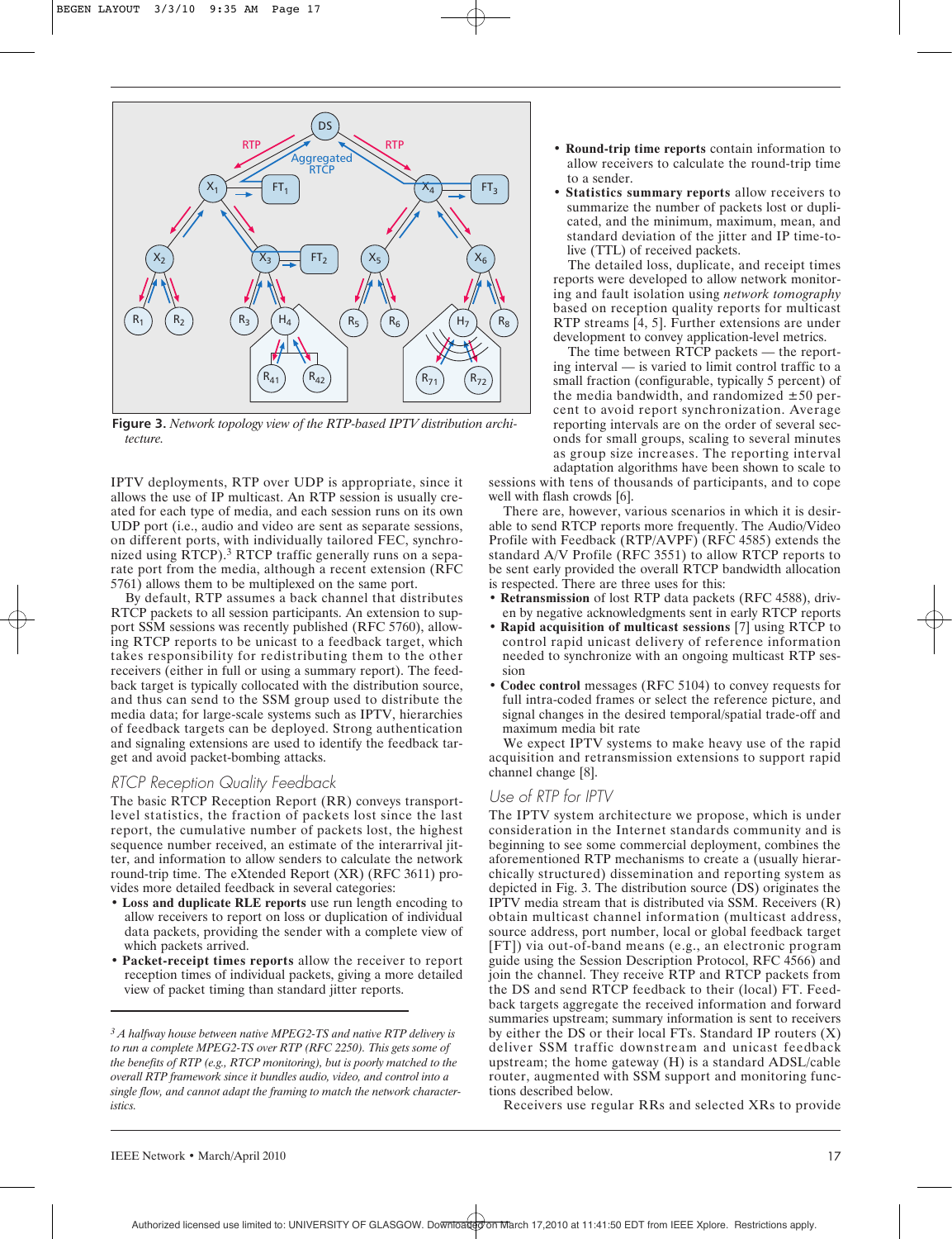detailed statistics. Feedback targets may also join the multicast session, receive the media stream, and provide feedback on their own reception statistics, providing measurement probes inside the infrastructure. The RTP session uses the Extended RTP profile for RTCP-based feedback (RFC 4585), allowing receivers to provide instant feedback in case of missing packets due to packet losses or channel-change operations. In either case, the FT system buffers RTP media packets that are later used to repair missing packets. In case of a channel change, not just a single packet is sent, but an RTP burst is generated and pushed to the receiver faster than real time to prime the receiver and allow it to begin playback virtually immediately [7, 8].

The combination of RTP, its existing standard extensions, and the extensions we have proposed for SSM with unicast feedback, rapid acquisition of multicast sessions, and multiplexed data and control provides a powerful and scalable architecture for robust IPTV delivery in ISP environments [4]. In the following we describe how it can be leveraged to enhance QoE and reduce subscriber churn.

## Reducing Subscriber Churn

In today's competitive world, consumers are often offered similar entertainment packages from different service (satellite, cable, or IPTV) providers at similar pricing levels. However, consumers are not concerned about the specifics of *how* TV programming is delivered, but rather about the service quality, or more specifically, the QoE, which is by far the primary criterion in their provider selection.

The subscribers' QoE depends on various factors. The video encoding quality, which is largely a function of the codec and bit rate, is clearly essential; as is the network QoS, which is heavily dependent on error-free and on-time delivery of the packets. Various application and user-level metrics, both objective and subjective, must also be considered. For example, channel changing in digital broadcast or IPTV is slower than in analog broadcast and can have a large impact on subscriber satisfaction; similarly, depending on whether the trick modes in a VoD session are responsive enough, subscribers' perception of the service quality may vary. Measuring and quantifying subscribers' QoE is more difficult than measuring network or media QoS, since it relates to human perception, but is *critical* for IPTV service providers who are constantly working to reduce subscriber churn and gain customers. In an environment with fierce competition, the ultimate ammunition for a service provider is to offer a better QoE than its rivals. To do this, the provider has two basic requirements: figuring out what and where the problem is, and reporting the impact of the problem and the effectiveness of its solution. In other words, the service provider must have eyes throughout its network, from source to displays, to derive a proxy measure for subscriber QoE from concrete performance metrics.

Of course, stationing eyes in various locations, monitoring high-bit-rate video streams, and processing large amounts of traffic do not come for free. Especially if specialized equipment, probes, and analyzers are desired, the initial cost of deployment may increase. However, where RTP is already supported in the network — because of its improved performance over plain UDP transport — we argue that the majority of the deployment cost can be avoided since the provider will not need most, or perhaps any, of the specialized measurement devices that would have been needed to monitor UDP-based streams. Thus, with RTP and RTCP support in the network, capital expenditures will be reduced, while manageability will improve since RTCP provides metrics that directly relate to media flows.

# Enhancing QoE Using RTCP Feedback

In traditional quality monitoring checkpoints, humans inspect each TV channel to make sure the service is operating normally in every headend location. When a problem occurs, the origin of the problem can usually be isolated and identified after a series of manual checks. During this time, service disruption may occur for subscribers. This will result in an increased number of calls to technical support and increased cost to the service provider until the problem is fixed. Automation in traffic monitoring and data processing is strongly desirable for IPTV, and by leveraging RTCP, we assert that vendors can offer automation tools to handle the monitoring and processing of large amounts of traffic in a scalable manner, and gather data from endpoints as well as network elements.

RTCP offers periodic feedback for reception statistics, yielding coarse loss and delay/jitter statistics from plain receiver reports and selected details using extended reports. Immediate feedback containing loss reports allows for (local) repair to remedy occasional packet losses and improve user-experienced quality. However, this will not help against longer-term problems (e.g., due to component failures or overall changes in the load situation inside a network region leading to insufficient provisioning). This is where permanent real-time monitoring of RTCP can help service providers locate and (manually) fix their infrastructure or routing.

An entity — an IPTV sender or operator's network element — monitoring RTCP reports will gain immediate insights into the characteristics of individual communication paths. Since many receivers are usually connected to a single access concentrator (e.g., a DSL access multiplexer [DSLAM]), statistics about the path to this DSLAM come from multiple sources, allowing improper reports (e.g., due to malfunctioning software) to be weeded out. Reports from multiple paths can be combined to obtain insights into the health of a certain region of the network. With reference to Fig. 3, for example, trends in packet loss reports point to certain network elements, paths, or regions (imminent to) experiencing congestion: reported higher loss rates from  $R_1$  and  $R_2$ indicate problems somewhere below  $X_1$  toward  $X_2$  (or at  $X_2$ ) if reports from  $R_3$  and  $H_4$  are fine. Stream monitoring in a home gateway allows differentiating between problems inside the provider network and home installations, especially when users watch IPTV over WLANs or use improper networking equipment: if extensive jitter and losses are reported by  $R_{71}$ or  $\rm R_{72}$ , but not by  $\rm H_{7}$ , the operator knows the problem is at the user site, and can react accordingly.

Furthermore, individual path segments may be monitored by comparing reports by entities at different *distances* along the paths; obviously, the topological resolution improves as more monitoring probes get added. Referring again to Fig. 3, reports from  $FT_1$  and  $FT_2$  in addition to the receivers enable pinpointing the origin of loss or jitter to an individual segment.

Sophisticated analysis is possible using network tomography to compare the loss/delay patterns seen across different endpoints to isolate fault(s). For example, one can infer, with high probability, internal loss rates [9] and sources of delay variation [10] in a multicast group given the knowledge of the network topology using the detailed reception quality feedback provided by RTCP XR. This is often sufficient to identify the particular network element or link at fault with high confidence. Additionally, it appears that it may be possible to use these same tomography techniques to infer the location of faults in layer-2 networks; for example, to locate faults in ADSL distribution networks that are invisible to the IP layer